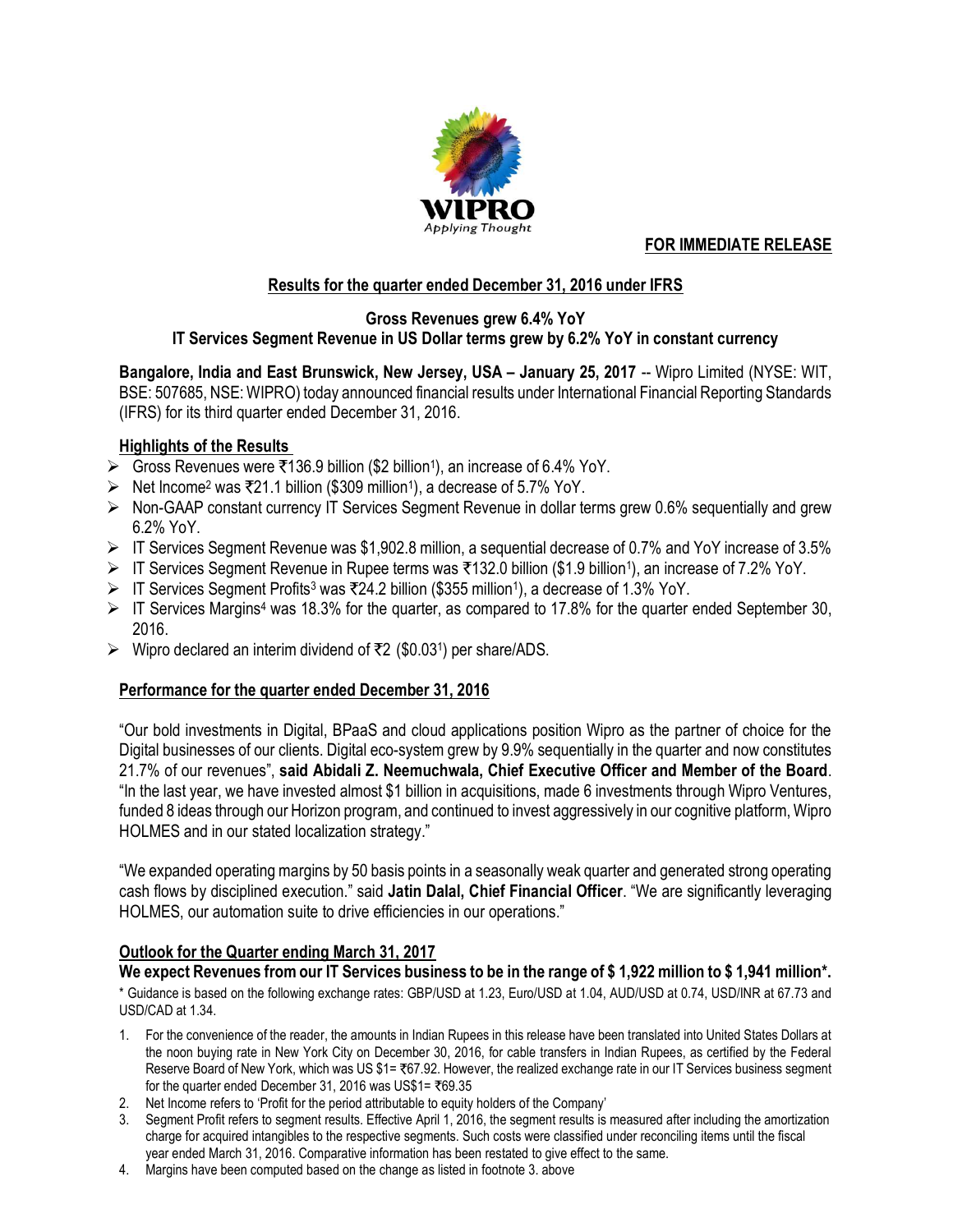## IT Services

The IT Services segment had a headcount of 179,129 as of December 31, 2016.

Wipro has won a multi-year engagement with a leading Engineering & Construction major to transform their services business by modernizing their facility management platform and back office operations, leveraging Wipro's digital and platform-as-a-service offerings. This program will enable the client to be competitive in the market place and deliver value to their end-customers.

Wipro has won a multi-year engagement with a large financial services company in Australia to provide application support, development and testing services. This program, which will leverage Wipro's IP, DevOps and Agile frameworks, will help transform the client's delivery capabilities across services.

A leading Australian Banking Group that has retail, commercial and wealth management products has chosen Wipro as a key transformation partner for Testing, Test Environment management and Digital Assurance. The engagement involves the convergence of the testing and engineering functions across multiple domains and a progressive automation approach that aligns to the multi-speed operating model of the Bank.

A leading UK-based bank has renewed an ongoing engagement with Wipro for a period of 3 years. Wipro will continue to provide core banking operations-related services for the client's investment banking, corporate banking and wealth management operations.

A leading manufacturer of paint products in Australia has selected Wipro as its strategic IT partner to manage and transform its IT landscape as part of its digital journey. Wipro will leverage its digital and Wipro HOLMES Artificial Intelligence Platform™ capabilities in the manufacturing domain to deliver services and solutions to help achieve the customer's business goals.

A leading Latin America-based retailer has extended a multi-year application management services (AMS) contract with Wipro. The engagement involves the transformation of the retailer's applications landscape through standardization and automation of processes.

Wipro has won an IT infrastructure services engagement with the North Lanarkshire Council in Scotland. This program will enable the Council to provide innovative and improved services to its customers.

A large restaurant franchise chain in Latin America has awarded a multi-process, multi-year Business Process Services engagement to Wipro to support its Finance and accounting (F&A) and HR-Payroll functions.

## Digital highlights

Wipro has been cited as a Leader in The Forrester Wave™: BPM Service Providers, Q4 2016. The Forrester report recognizes Wipro for cutting edge design practices to large-scale process transformation, next-generation capabilities for helping clients undertake large-scale transformation for digital business automation, innovative methodologies that combines design thinking and customer experience design concepts and an instant infusion of top design talent to help extend its BPM consulting engagements.

Wipro has been ranked as a "leader" in the 'Zinnov Zones for Digital Services in Retail – 2016' research report by Zinnov Management Consulting. Wipro was ranked in the leadership Zone and was ranked as one of the top digital services providers for retailers in the assessment done basis capabilities and client feedback.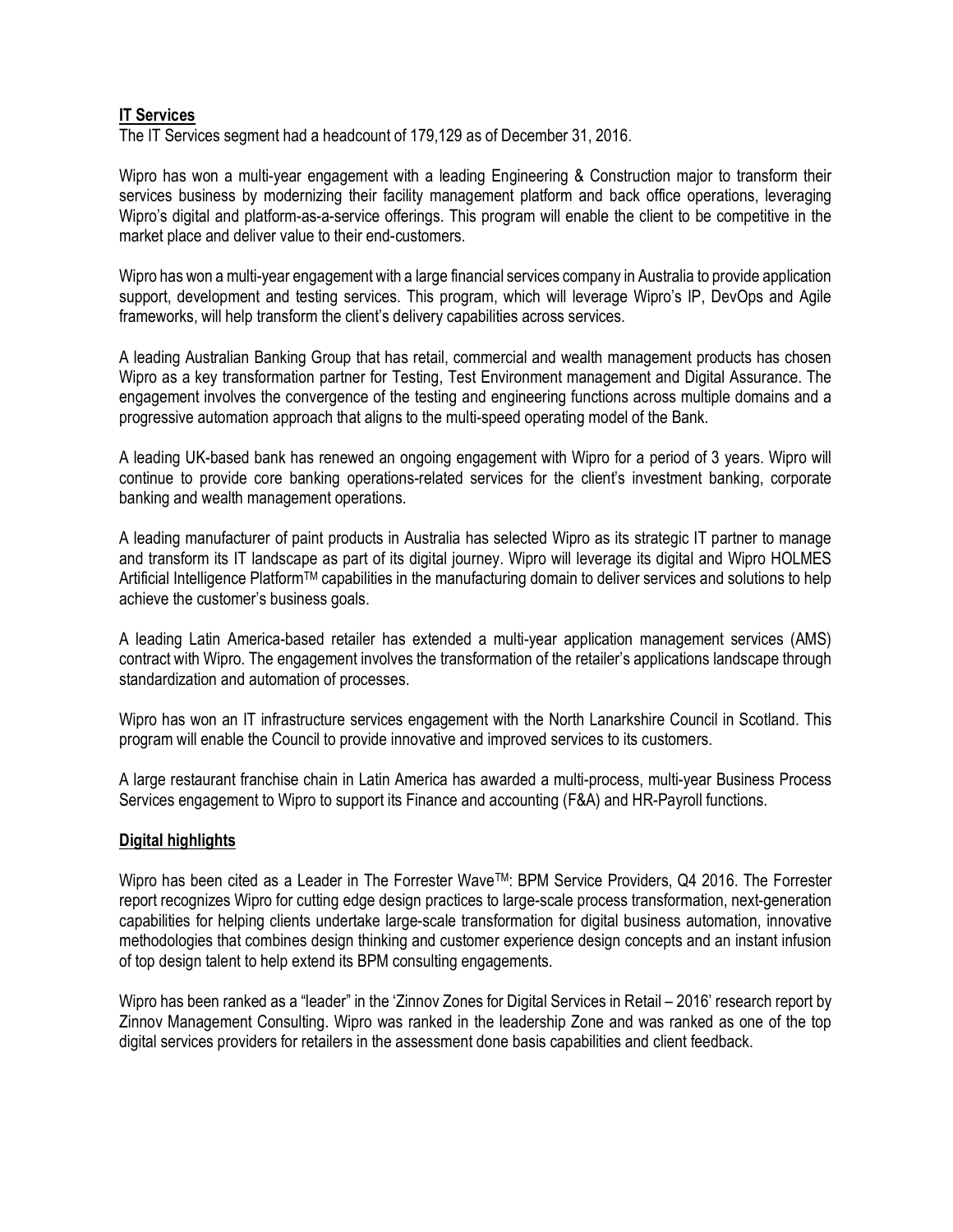Wipro Digital has been engaged to lead a DevOps transformation initiative at a global bank. Wipro will support Process Consulting, Training & Coaching, DevOps engineering and Enterprise Architecture, and Blueprint definition and implementation.

A large US-based publishing company has selected Wipro to identify new market segments and develop differentiated digital offerings.

Wipro Digital and Designit will develop a Small-Medium Enterprise proposition for a global, Europe-based bank to identify the needs and opportunities for this market segment.

Wipro has been chosen as a digital partner by a global fashion brand to implement an end-to-end B2C IoT solution on wearable technology. The solution will also be used for online transactions, branding, and various customer loyalty programs.

Wipro Digital has been selected by a leading digital and technology company to develop a customer engagement app for use within the retail environment. This app will be used by hundreds of employees to record sales and customer interactions.

A few of the notable wins in Cloud Applications are as follows:

- Wipro was selected as a partner to transform the Sales, Service & Quote to Cash processes leveraging leading cloud platforms for an organization which engineers, manufactures and sells 3D printers.
- A leading APAC bank selected Wipro to design and deploy their front office applications using a leading cloud application platform.
- Wipro is helping a global belting company to redesign and deploy a source-to-pay process using an emerging SaaS platform.
- A leading American financial services firm selected Wipro to architect a cloud-based solution to improve the client engagement across all functions and business units.
- Wipro has been selected by a global medical devices company to enhance their contact center processes into a single cloud platform to facilitate a quicker response to medical emergencies.
- A large multinational courier delivery services company has awarded a contract to Wipro for testing their cloud-based HCM applications suite.

### Delivery Excellence

"We told Wipro we want to be the first company after liberalization in the market with a new solution. That gave us 5 months to implement the solution. Wipro acted as a leader from day one of the project. They were ready with project deliverables and project teams, which made it easier for my team and our organization to follow. We have now the most competitive digital solution in the Danish market" said Jesper Bak Olesen, CEO, NRGi Elsalg

Wipro has deployed a Master Data Management (MDM) for one of the largest multi-channel specialty retailers of home furnishings and gourmet cookware. The solution helped the retailer realize \$10 Million savings and enabling improved customer marketing campaigns, cross-selling and up-selling across brands, reduced marketing costs and better customer service.

Wipro successfully delivered Data Lineage reports for BCBS 239 compliance for a bank in the US. In this engagement, Wipro leveraged its IP tool Next Gen DI, which provides ability to calculate and generate the endto-end data lineage after ingesting metadata from data management applications. As part of this engagement, Wipro delivered 95% automation in the compliance reporting process and cut down the delivery cycle time for compliance reports significantly.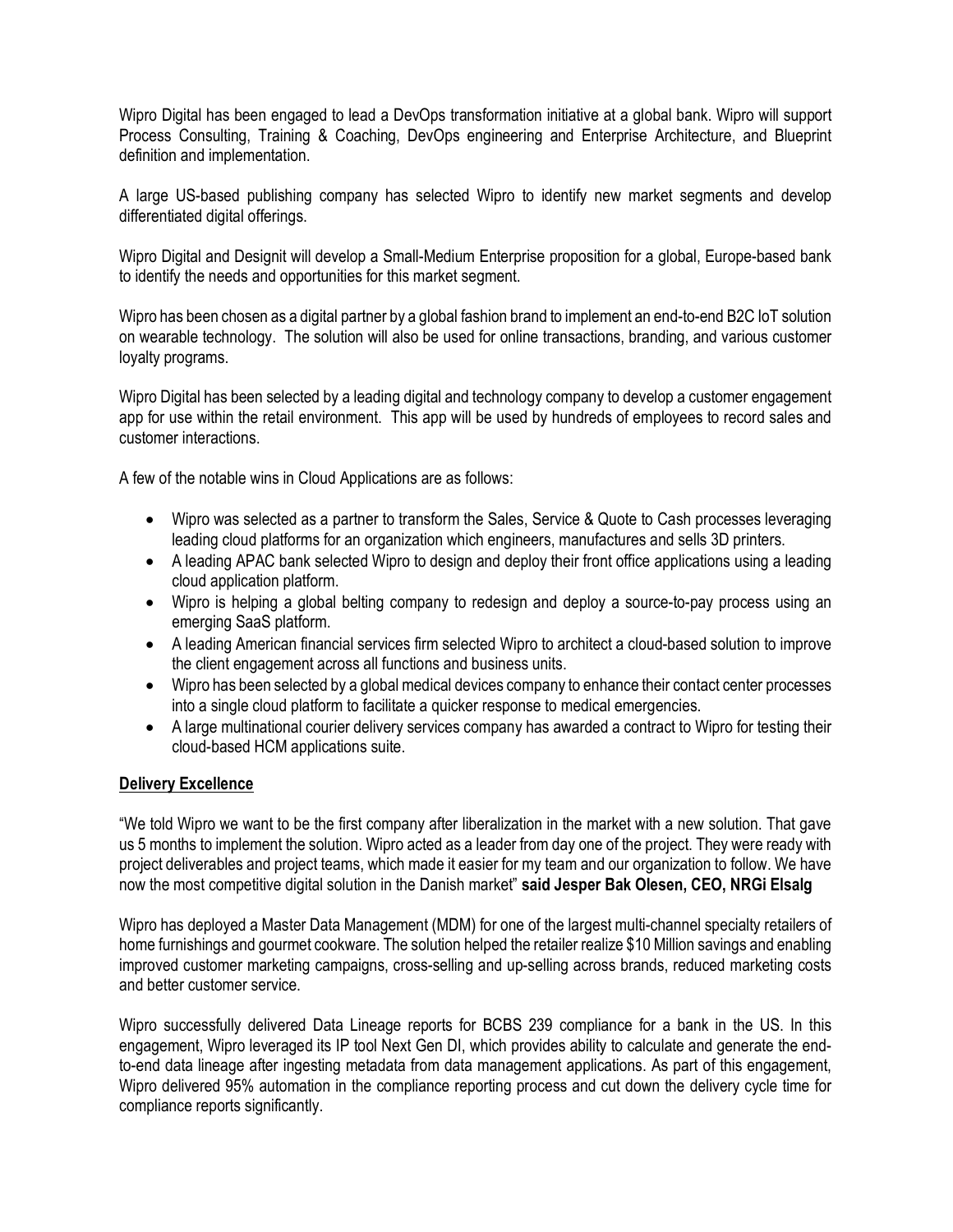### Awards and accolades

Wipro was recognized as the 'Best Collaboration Partner' by Land Transport Authority (LTA), Singapore at the Land Transport Excellence Awards 2016. The award recognizes the partner who has demonstrated the highest level of commitment to collaborate and deliver smart solutions that contribute towards land transport transformation with LTA.

Wipro and Asahi Beverages, the Australia New Zealand business of the Japanese beverage giant, were jointly recognized for the 'Best BPO Sourcing' partnership of 2016 by the ANZ Paragon Awards™, presented by Information Services Group, a leading technology insights, market intelligence and advisory services company.

Wipro has been recognized as a 'Leader' in the report 'IDC MarketScape: Worldwide Datacenter Transformation Consulting and Implementation Services 2016 Vendor Assessment'. As per IDC, Wipro's DCT portfolio includes consulting, transformation, cloud, and managed services within the company's datacenter and cloud practice, which is built around its BoundaryLess Data Center (BLDC) framework.

Wipro was positioned in the 'Winner's Circle', as a leading PLM service provider, by HfS Research – a leading analyst firm - in its report 'HfS Blueprint Report on PLM services 2016'. The 'Winner's Circle' of the HfS blueprint represents organizations that demonstrate excellence in both execution and innovation in PLM services. The report acknowledges Wipro's compelling vision, strategy and commitment to deliver business outcome for PLM services.

Wipro has been positioned in the 'Winner's Circle' by HfS Research in its 2016 blueprint report on Digital Marketing Operations. HfS says Wipro is one of the early movers for intelligent automation, aspiring to use its HOLMES platform to apply intelligent automation to digital marketing automation.

Wipro is a Leader for the Third Consecutive Year in Gartner's Magic Quadrant for Application Testing Services, Worldwide.\* Gartner said Wipro is a good fit for large clients looking for a partner that can approach testing requirements with breadth and depth of practice and that can transform and manage large testing engagements.

Wipro was cited as a Leader in The Forrester Wave™: B2C Mobile Services Providers, Q4 2016. The Forrester report has recognized Wipro for thousands of resources that it can bring to mobile B2C projects around the globe, including hundreds of designers and UX specialists and thousands of developers and testers and broad capabilities for related services - such as security - that it can tap into, which sets it apart from many of the smaller mobile-oriented shops.

Wipro has been rated as the leading player in the 'Zinnov Zones 2016 Product Engineering Services report' by Zinnov Management Consulting for the seventh consecutive year. This Zinnov study evaluated more than 35 global engineering service providers across the globe in 15 major industry segments. It analyzed responses from participants across key parameters like product development capabilities & innovation, client relationships, human capital, financials, ecosystem linkages, infrastructure, non-linear strategy and business sustainability.

## IT Products

> Revenue for the quarter ended December 31, 2016 was ₹5.7 billion (\$84 million<sup>1</sup>).

Please refer the table on page 8 for reconciliation between IFRS IT Services Revenue and IT Services Revenue on a non-GAAP constant currency basis.

## About Non-GAAP financial measures

This press release contains non-GAAP financial measures within the meaning of Regulation G and Item 10(e) of Regulation S-K. Such non-GAAP financial measures are measures of our historical or future performance,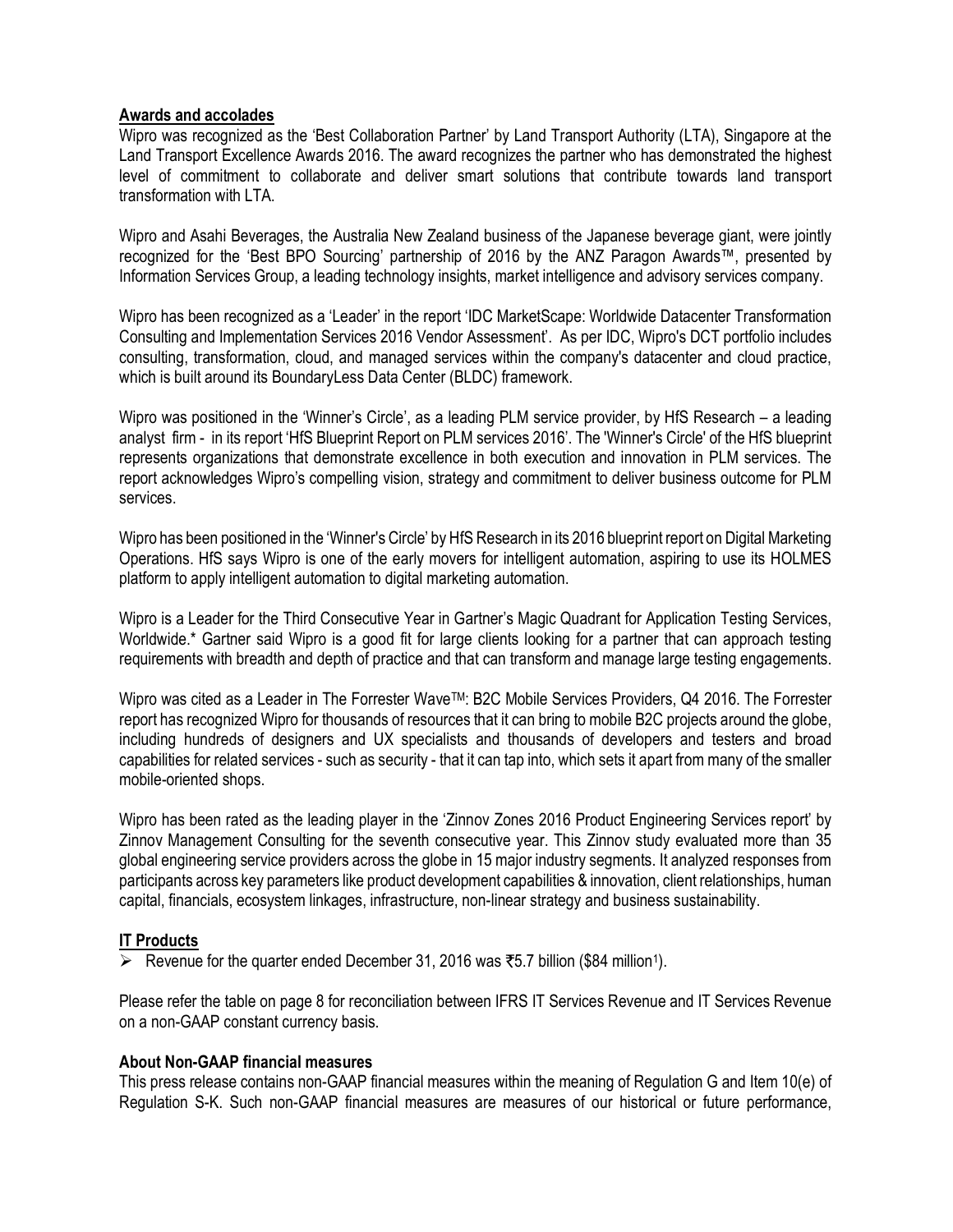financial position or cash flows that are adjusted to exclude or include amounts that are excluded or included, as the case may be, from the most directly comparable financial measure calculated and presented in accordance with IFRS.

The table on page 8 provides IT Services Revenue on a constant currency basis, which is a non-GAAP financial measure that is calculated by translating IT Services Revenue from the current reporting period into U.S. dollars based on the currency conversion rate in effect for the prior reporting period. We refer to growth rates in constant currency so that business results may be viewed without the impact of fluctuations in foreign currency exchange rates, thereby facilitating period-to-period comparisons of our business performance.

This non-GAAP financial measure is not based on any comprehensive set of accounting rules or principles and should not be considered a substitute for, or superior to, the most directly comparable financial measure calculated in accordance with IFRS, and may be different from non-GAAP measures used by other companies. In addition to this non-GAAP measure, the financial statements prepared in accordance with IFRS and the reconciliation of these non-GAAP financial measures with the most directly comparable IFRS financial measure should be carefully evaluated.

## Results for the quarter ended December 31, 2016, prepared under IFRS, along with individual business segment reports, are available in the Investors section of our website www.wipro.com

### Quarterly Conference Call

We will hold an earnings conference call today at 07:15 p.m. Indian Standard Time (08:45 a.m. U.S. Eastern Time) to discuss our performance for the quarter. The audio from the conference call will be available online through a web-cast and can be accessed at the following linkhttp://services.choruscall.eu/links/wipro170125.html

An audio recording of the management discussions and the question and answer session will be available online and will be accessible in the Investor Relations section of our website at www.wipro.com.

\* Gartner does not endorse any vendor, product or service depicted in its research publications, and does not advise technology users to select only those vendors with the highest ratings or other designation. Gartner research publications consist of the opinions of Gartner's research organization and should not be construed as statements of fact. Gartner disclaims all warranties, expressed or implied, with respect to this research, including any warranties of merchantability or fitness for a particular purpose.

### About Wipro Limited

Wipro Limited (NYSE: WIT, BSE: 507685, NSE: WIPRO) is a leading information technology, consulting and business process services company that delivers solutions to enable its clients do business better. Wipro delivers winning business outcomes through its deep industry experience and a 360-degree view of "Business through Technology." By combining digital strategy, customer centric design, advanced analytics and product engineering approach, Wipro helps its clients create successful and adaptive businesses. A company recognized globally for its comprehensive portfolio of services, strong commitment to sustainability and good corporate citizenship, Wipro has a dedicated workforce of over 170,000, serving clients across 6 continents. For more information, please visit www.wipro.com

| <b>Contact for Investor Relations</b> |                              |  |  |  |  |
|---------------------------------------|------------------------------|--|--|--|--|
| Payan N Rao                           | Abhishek Kumar Jain          |  |  |  |  |
| Phone: +91-80-4672 6143               | Phone: +1 978 826 4700       |  |  |  |  |
| pavan.rao@wipro.com                   | abhishekkumar.jain@wipro.com |  |  |  |  |

Contact for Media & Press Vipin Nair Phone: +91-80-3991 6450 vipin.nair1@wipro.com

### Forward-looking statements

The forward-looking statements contained herein represent Wipro's beliefs regarding future events, many of which are by their nature, inherently uncertain and outside Wipro's control. Such statements include, but are not limited to, statements regarding Wipro's growth prospects, its future financial operating results, and its plans, expectations and intentions. Wipro cautions readers that the forward-looking statements contained herein are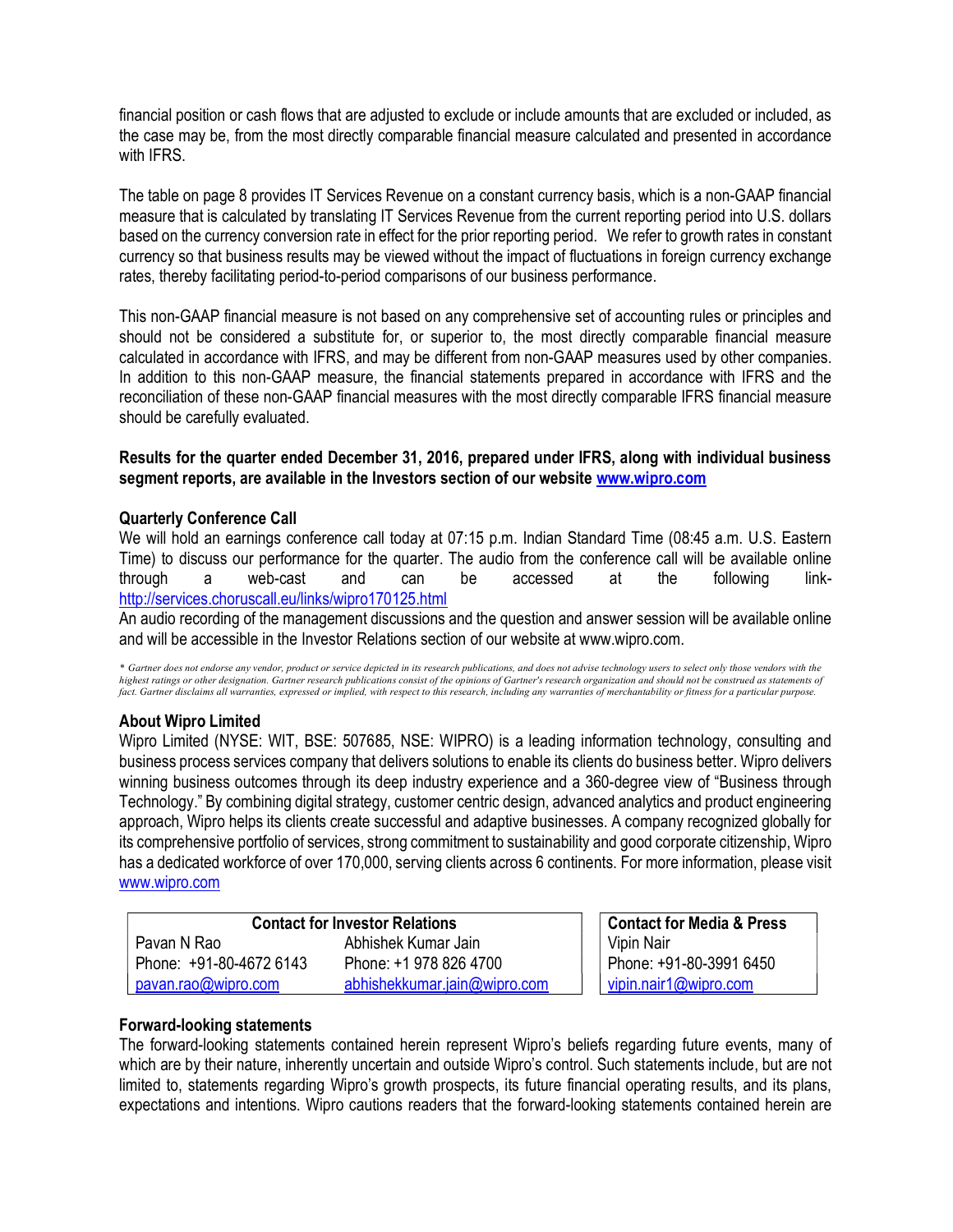subject to risks and uncertainties that could cause actual results to differ materially from the results anticipated by such statements. Such risks and uncertainties include, but are not limited to, risks and uncertainties regarding fluctuations in our earnings, revenue and profits, our ability to generate and manage growth, intense competition in IT services, our ability to maintain our cost advantage, wage increases in India, our ability to attract and retain highly skilled professionals, time and cost overruns on fixed-price, fixed-time frame contracts, client concentration, restrictions on immigration, our ability to manage our international operations, reduced demand for technology in our key focus areas, disruptions in telecommunication networks, our ability to successfully complete and integrate potential acquisitions, liability for damages on our service contracts, the success of the companies in which we make strategic investments, withdrawal of fiscal governmental incentives, political instability, war, legal restrictions on raising capital or acquiring companies outside India, unauthorized use of our intellectual property, and general economic conditions affecting our business and industry. Additional risks that could affect our future operating results are more fully described in our filings with the United States Securities and Exchange Commission, including, but not limited to, Annual Reports on Form 20-F. These filings are available at www.sec.gov. We may, from time to time, make additional written and oral forward-looking statements, including statements contained in the company's filings with the Securities and Exchange Commission and our reports to shareholders. We do not undertake to update any forward-looking statement that may be made from time to time by us or on our behalf.

# # #

(Tables to follow)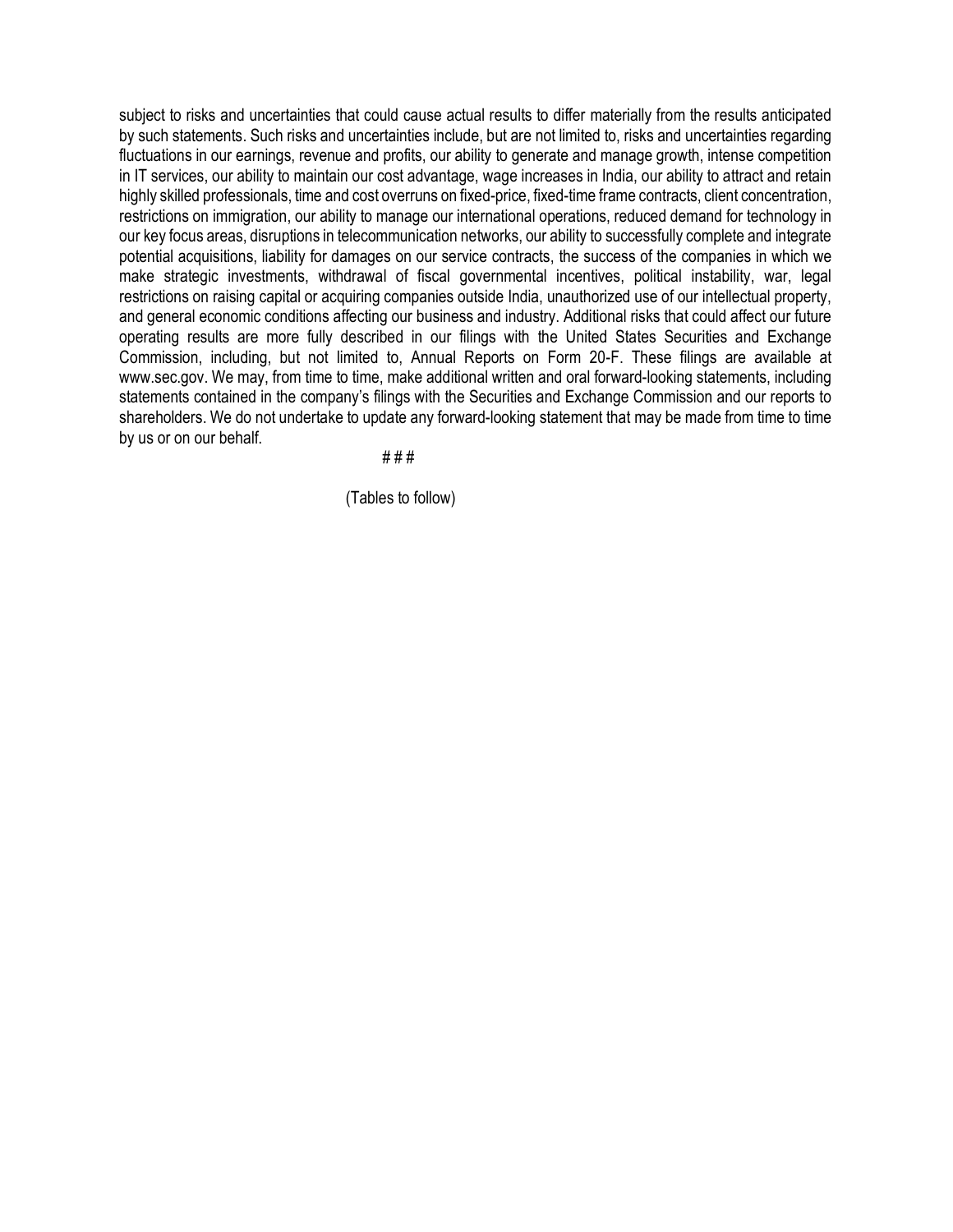#### Wipro Limited and subsidiaries

#### CONDENSED CONSOLIDATED INTERIM STATEMENT OF FINANCIAL POSITION

(Rupees in millions, except share and per share data, unless otherwise stated)

|                                                              | As of March 31,   | As of December 31, |                      |  |
|--------------------------------------------------------------|-------------------|--------------------|----------------------|--|
|                                                              | 2016              | 2016               | 2016                 |  |
|                                                              |                   |                    | Convenience          |  |
|                                                              |                   |                    | translation into US  |  |
|                                                              |                   |                    | dollar in millions   |  |
|                                                              |                   |                    | (unaudited) - Refer  |  |
|                                                              |                   |                    | footnote 1 on Page 1 |  |
| <b>ASSETS</b>                                                | 101,991           |                    |                      |  |
| Goodwill                                                     |                   | 130,749            | 1,925                |  |
| Intangible assets                                            | 15,841            | 19,927             | 293                  |  |
| Property, plant and equipment<br>Derivative assets           | 64,952            | 70,362             | 1,036                |  |
| Investments                                                  | 260<br>4,907      | 44<br>10,568       | -1<br>156            |  |
| Non-current tax assets                                       | 11,751            | 11,938             | 176                  |  |
| Deferred tax assets                                          | 4,286             | 3,495              | 51                   |  |
| Other non-current assets                                     |                   | 16,072             | 237                  |  |
| <b>Total non-current assets</b>                              | 15,828<br>219,816 | 263,155            | 3,875                |  |
|                                                              |                   |                    |                      |  |
| Inventories                                                  | 5,390             | 5,617              | 83                   |  |
| Trade receivables                                            | 100,976           | 107,375            | 1,580                |  |
| Other current assets                                         | 32,894            | 28,919             | 426                  |  |
| Unbilled revenues                                            | 48,273            | 46,026             | 678                  |  |
| Investments                                                  | 204,244           | 271,613            | 3,999                |  |
| Current tax assets                                           | 7,812             | 9,913              | 146                  |  |
| Derivative assets                                            | 5,549             | 7,110              | 105                  |  |
| Cash and cash equivalents                                    | 99,049            | 59,940             | 883                  |  |
| Total current assets                                         | 504,187           | 536,513            | 7,900                |  |
| <b>TOTAL ASSETS</b>                                          | 724,003           | 799,668            | 11,775               |  |
| <b>EQUITY</b>                                                |                   |                    |                      |  |
| Share capital                                                | 4,941             | 4,861              | 72                   |  |
| Share premium                                                | 14,642            | 458                |                      |  |
| Retained earnings                                            | 425,106           | 474,079            | 6,980                |  |
| Share based payment reserve                                  | 2,229             | 3,120              | 46                   |  |
| Other components of equity                                   | 18,242            | 23,343             | 344                  |  |
| Equity attributable to the equity holders of the Company     | 465,160           | 505,861            | 7,449                |  |
| Non-controlling interest                                     | 2,224             | 2,463              | 36                   |  |
| <b>Total equity</b>                                          | 467,384           | 508,324            | 7,485                |  |
|                                                              |                   |                    |                      |  |
| <b>LIABILITIES</b>                                           |                   |                    |                      |  |
| Long - term loans and borrowings<br>Deferred tax liabilities | 17,361            | 20,018             | 295                  |  |
| Derivative liabilities                                       | 5,108<br>119      | 7,919<br>3         | 117                  |  |
| Non-current tax liabilities                                  | 8,231             | 9,501              | 140                  |  |
| Other non-current liabilities                                | 7,225             | 6,325              | 93                   |  |
| Provisions                                                   |                   |                    |                      |  |
| <b>Total non-current liabilities</b>                         | 14<br>38,058      | 17<br>43,783       | 645                  |  |
|                                                              |                   |                    |                      |  |
| Loans, borrowings and bank overdrafts                        | 107,860           | 136,310            | 2,007                |  |
| Trade payables and accrued expenses                          | 68,187            | 69,376             | 1,021                |  |
| Unearned revenues                                            | 18,076            | 18,418             | 271                  |  |
| Current tax liabilities                                      | 7,015             | 7,601              | 112                  |  |
| Derivative liabilities                                       | 2,340             | 1,929              | 28                   |  |
| Other current liabilities                                    | 13,821            | 12,737             | 188                  |  |
| Provisions                                                   | 1,262             | 1,190              | 18                   |  |
| <b>Total current liabilities</b>                             | 218,561           | 247,561            | 3,645                |  |
| <b>TOTAL LIABILITIES</b>                                     | 256,619           | 291,344            | 4,290                |  |
| <b>TOTAL EQUITY AND LIABILITIES</b>                          | 724,003           | 799,668            | 11,775               |  |
|                                                              |                   |                    |                      |  |